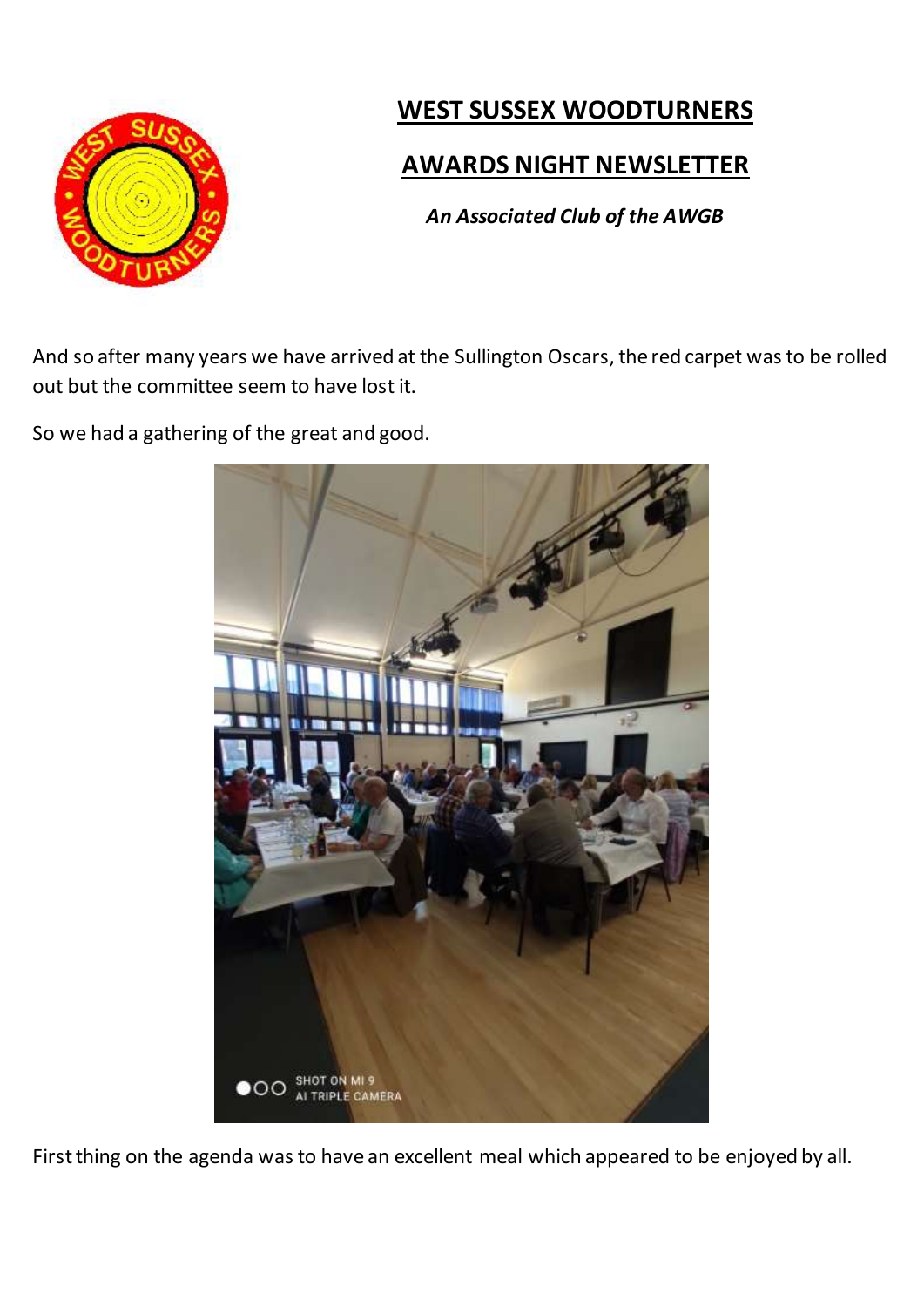The second item up was the presentation of the awards from club competitions for 2019.

Our judge and award presenter for the evening was Wendy Knight. I forgot to write down where Wendy came from so we are all in the dark.

Starting with the Beginners: 3<sup>rd</sup> was Sam Crick, 2<sup>nd</sup> Martin Lott and 1<sup>st</sup> Ray Thompson



Martin wasn't present and I don't think I have a picture of him in the archives. I'm not sure what Ray did to get that reaction.

Intermediate: 3<sup>rd</sup> Ray Burton, 2<sup>nd</sup> Alan Wallington and 1<sup>st</sup> Stan Wright.



Alan wasn't there either but I do have a picture of him.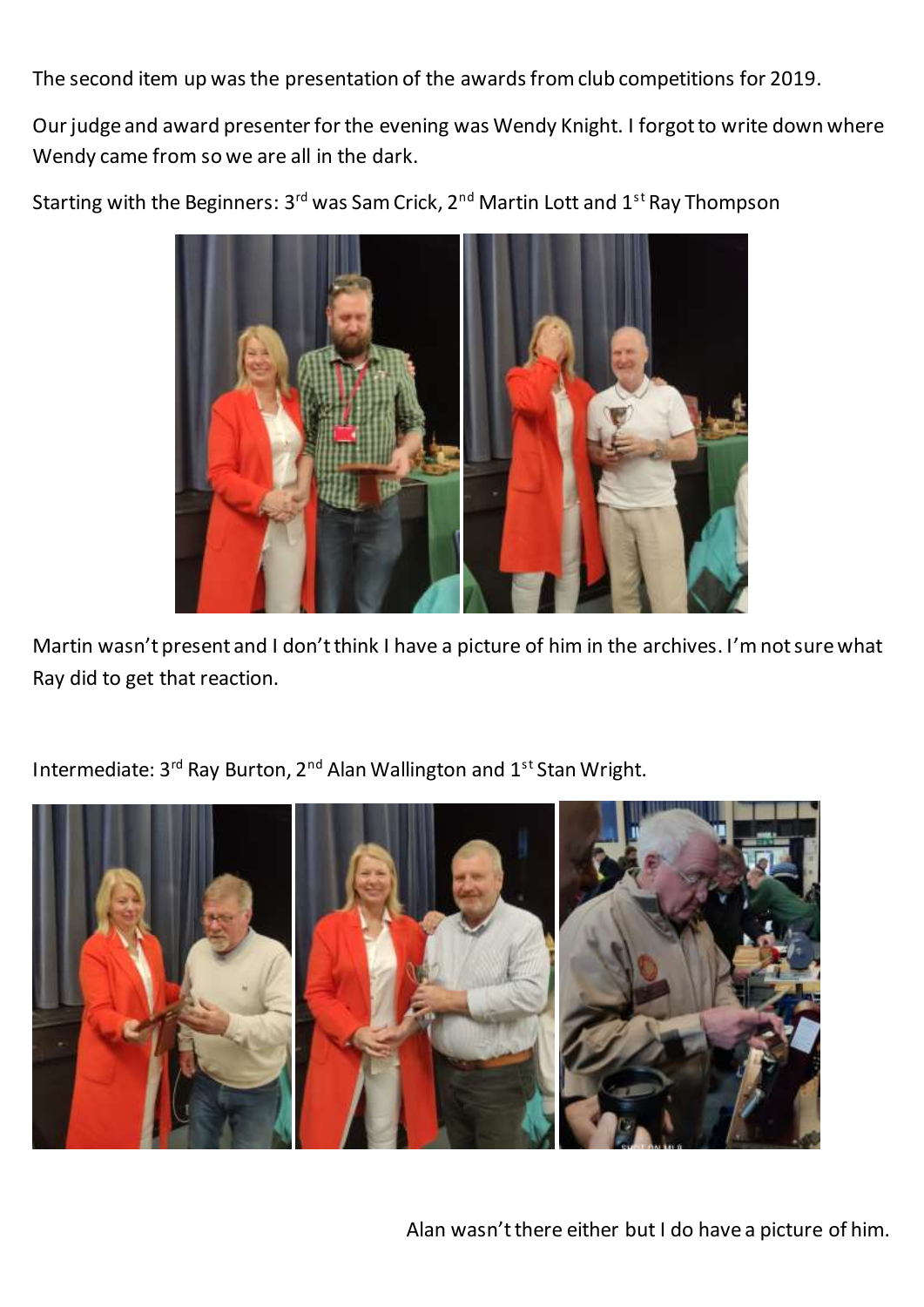Finally we come to the Advanced: 3<sup>rd</sup> Stewart Furini, 2nd Colin Willetts and 1<sup>st</sup> Ian Rudge.



Stewart Furini was unable to be there as I expect he was too tired having just come back from demonstrating in Sweden, and then gone on a course with Nick Agar and Colwin Way and being forced to buy a new texturing cutter.

The final part of the evening was what we used to call "Turner of the Year". Our Judge of course is not a woodturner and admitted to knowing nothing of the dark arts of wood turning. The array of work by club members was truly amazing, I'm certainly glad I didn't have to select a winner.

The winners were:  $3^{rd}$  Terry Hooper,  $2^{nd}$  Jim Harris and  $1^{st}$  Stan Wright



I assume the grimace from Wendy was because she was afraid of breaking the stems of the goblets rather than something Stan did or said.